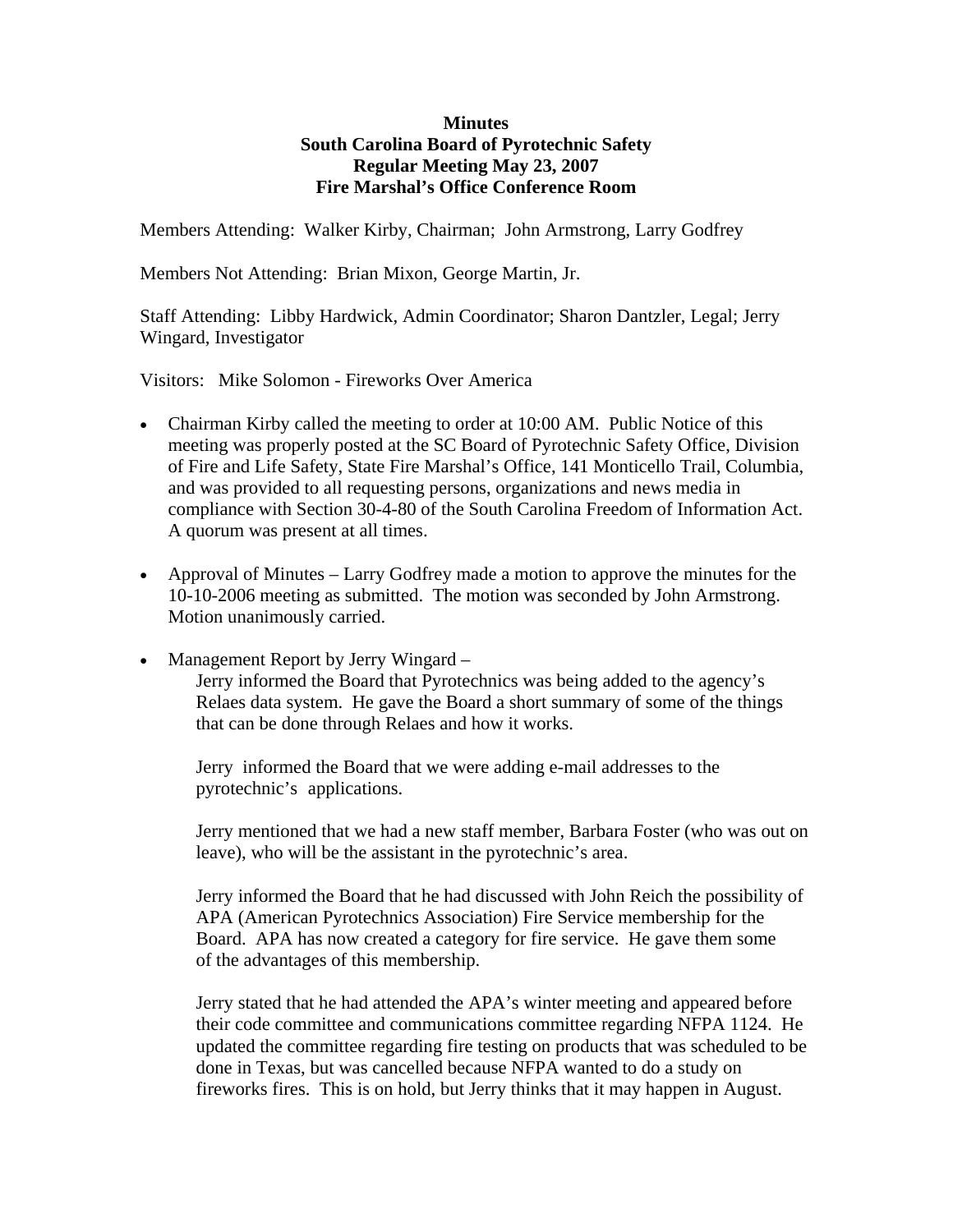AFSL – Jerry stated that he had two meetings since the last Board meeting. A test device was designed to distinguish the difference between break charges and overloaded aerial reports. Also, AFSL has come up with a rating system for factories in China using the 2006 Compliance Reports. They will be rated gold, silver or bronze, giving importers the ability to judge factories. Jerry stated that AFSL is making fireworks safer for public use. Regarding rule making (where AFSL would take over basically regulating consumer fireworks), under the umbrella of consumer products safety, Consumer Products Safety would adopt the AFSL standards as a third party tester for compliance of fireworks. That is currently on hold for now because the President has not appointed another chair person for Consumer Products Safety, which leaves only two people – three people are required for rule making decisions. AFSL will double the number of test done for lead composition this year (200 last year, 400 this year).

- SC Criminal Justice Academy/The Line Up Jerry informed the Board that he had done The Line Up, which is done for recertification. This CD's will go all across the state – to every police department in the state. This one is on consumer fireworks. He also stated that he more recently had done another CD on high explosives for the Fire Marshal's Office and for the Fire Academy. Board viewed the CD.
- Investigator's Report by Jerry Wingard –

 Jerry did Powerpoint presentation on the Hyundai shipping explosion caused by fireworks exploding (shipment going to Russia and was not actually consumer grade fireworks). The container was marked refrigerators or refrigerator parts and got stacked further down and there was a fire in the engine or mechanical and it spread. A lot of the damage was blamed on the fireworks. This put a halt to the fireworks shipping from China and it has been an up hill battle for them every since. He showed several pictures of the damaged ship.

 For information – Jerry said that a man had called wanting to sell cannons at his fireworks places. The man furnished a website for information, which is where Jerry got a picture of the cannon that he showed the Board. Some cannons are designed to shoot fireworks and some are designed to shoot black powder. The man was wanting to put black powder in different containers – something the industry does not need and is not safe. Jerry explained some of the problems and stated that he tried to discourage the man and hopefully he did.

 Fireworks Store – Ft. Mill, SC – A company was looking to open a store in Fort Mill. They were going to lease, a 11,500 sq. ft. building. When they were working out the lease the attorney for the company called and stated that they were being told that they did not need sprinkler systems in this building, but thought they did and wanted Jerry to look into this. Jerry got Ralph Foster, Engineer from the State Fire Marshal's Office involved. They said that they had talked to International Code people and were told they did not have to sprinkle. Of course, according to Jerry, they were not giving all of the information. So, in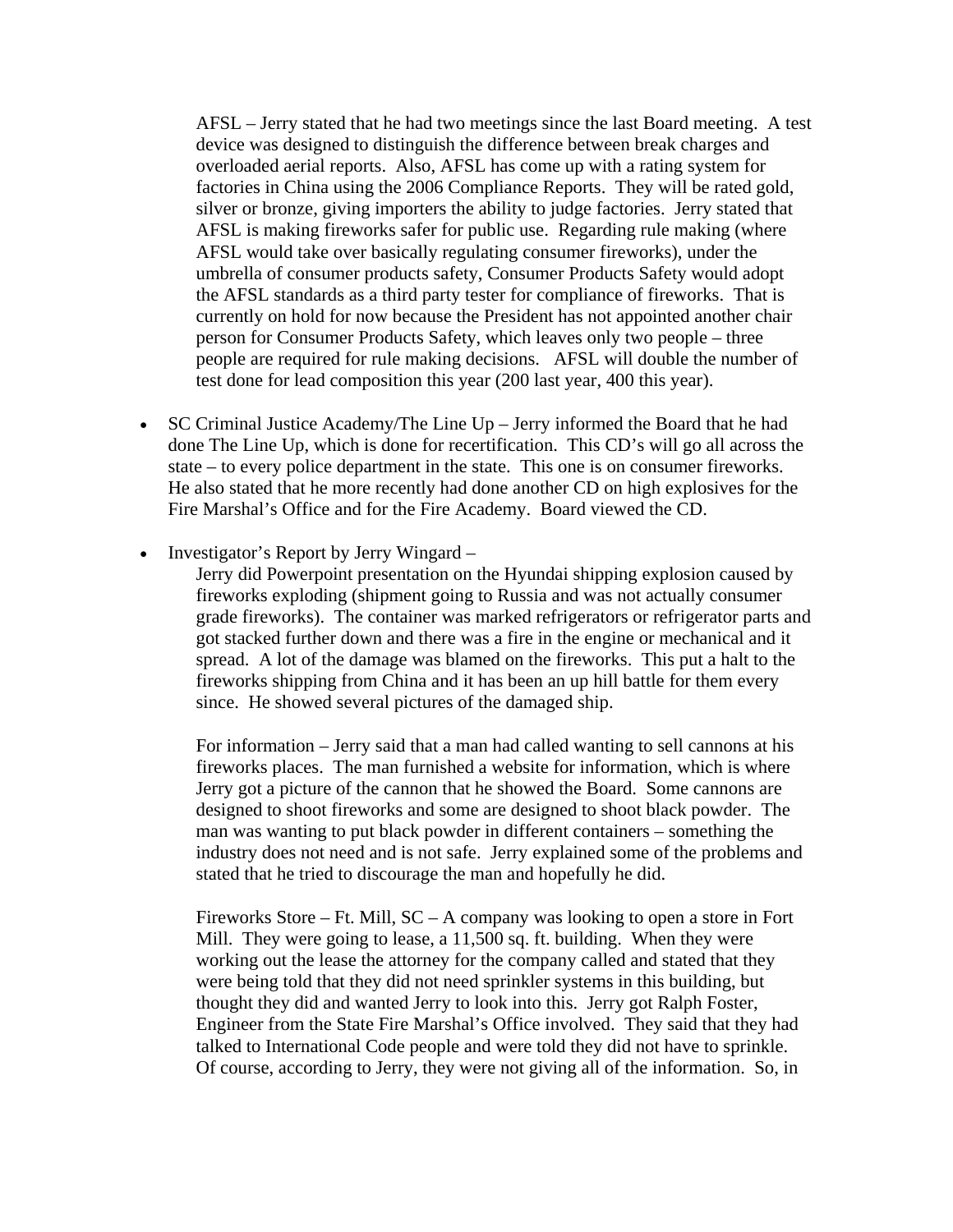fact, they did need a sprinkler system. Hopefully this has been worked out with the building official.

 Jerry stated that we had a couple of new storage sites in South Carolina. He showed the Board a slide of as Type 4 magazine (it's actually Pyrotecnico's new storage site in Saluda County). He informed Board how he handles these inspections for approvals. He stated that Zambelli has also opened a small site (only one magazine) in Berkeley County that has been licensed.

 Jerry stated that he had an attorney call him re: what is basically a feud between two retailers. It is about fireworks and blue laws. One claiming that the other is selling fireworks on Sunday morning which he said was against the blue laws. No one has been charged, because this county is one that even allows Sunday alcohol sales. Jerry stated that it was a local issue. Jerry answered the attorney's question by stating that there was nothing in the statutes or regulations that addresses the issue of when fireworks can or cannot be sold.

• Unfinished Business by Jerry Wingard –

 Report on the new law – copies were previously mailed to the board. It was also put in their binders. Jerry stated that Larry Godfrey, Brian Mixon, Sharon, Ralph Foster and himself had work on proposed changes to the regs and statutes. The intent was to get something in this year, but that is not going to happen. Hopefully it will be ready to introduce next session. Jerry reviewed the changes with the Board. He further discussed a few things that they were still working on before it was ready for submission and in particular he reviewed a few insurance issues.

• New Business by Jerry Wingard –

 Jerry says one of the main things is getting the word out on the revision of the regs and statutes. Then everyone will know what is going on and will not be concerned that someone is trying to slip something in.

 Getting the Word Out - Sharon gave the Board some info on the introduction of the new law. She stated that they actually had things under discussion and they are handled very differently. (1) The new regulations go through the administrative procedures side and Sharon asked the board to vote at this meeting to approve the publication of the Notice of Drafting. She gave further info on this process. This is part of getting the word out and this is a legal requirement. She also asked the Board to contact everybody they could think of about this process. If all goes well, the regulations could be ready to go to the General Assembly in January. (2) The other document, statutes, is a statutory change, and it too needs to be discussed by everyone involved. The target date to be happy with the new language in the statutes is November (prefile date for the 2008 session).